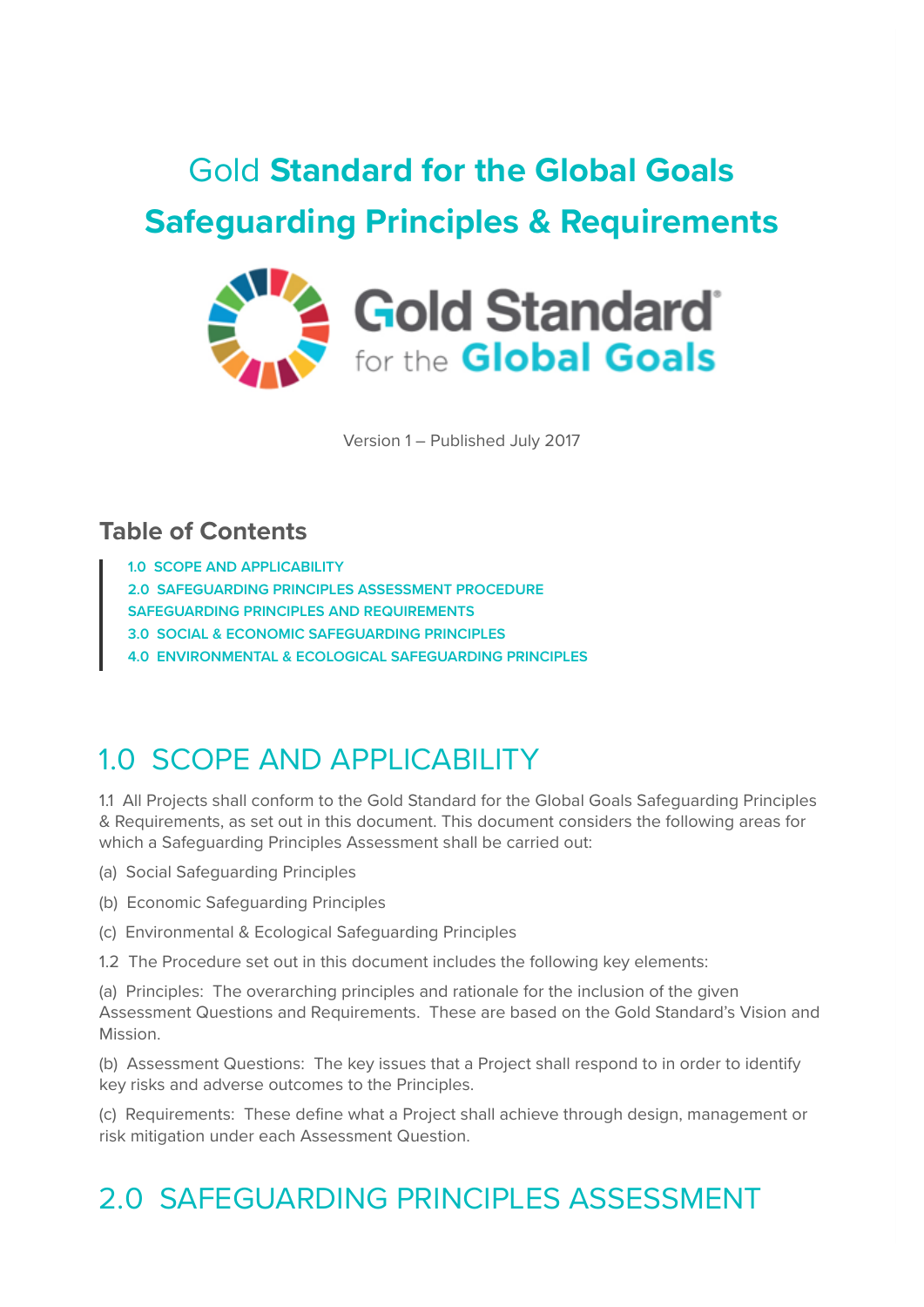## PROCEDURE

2.1 All Assessment Questions shall be comprehensively answered by the Project Developer by completing a Safeguarding Principles Assessment. This shall include responses to all Assessment Questions, including justification for response and details of how the Requirements set out against each item shall be met. The Requirements shall be used to guide any redesign/mitigation proposals where a risk is identified, i.e., the response to a given outcome shall be designed with the intention of achieving the stated Requirements.

2.2 All Safeguarding Principles and Requirements shall apply to all Projects. To make the Assessment more practical the Project Developer may justify responses to Assessment Questions as follows (Note that certain Requirements are mandatory for all Projects and are noted as Mandatory Requirements (and are not accompanied by an Assessment Question):

(a) **'Yes'** – Meaning that the risk or expected issue identified in the Assessment Question is relevant to the Project and context. The Requirements shall apply and adherence shall be demonstrated. They must be included in the Monitoring & Reporting Plan and future Monitoring Reports.

(b) **'Potentially'** – Meaning that the risk or expected issue may be relevant at some point in the Project's cycle but is not necessarily relevant now and/or may never arise. The Requirements apply but the Project Developer may justify why these Requirements do not need to be demonstrated as being met.

(c) **'No'** – Meaning that the risk or expected issue is not relevant to the Project. Justification shall be provided to support this conclusion, with evidence provided where required.

2.3 The scope of each Requirement (for example, its application during implementation or to upstream or downstream issues) is defined within the individual section.

2.4 In certain circumstances an exception to a specific Safeguarding Principle or Requirement may be sought. Gold Standard encourages Projects to understand and demonstrate the trade offs associated with them. In the presence of unavoidable negative impacts that exceed the Requirements and may not be remediated by consultation or mitigation, the Project Developer shall submit a Deviation Request to Gold Standard for review. All such requests shall be reviewed by a panel made up of Gold Standard Secretariat and at least two relevant third party Expert Stakeholders and a Gold Standard TAC Member. The panel shall make recommendations to the Project Developer as to any changes to the project to minimise adverse outcomes and also to Gold Standard as to whether the exception should be accepted. The final decision shall be taken by Gold Standard.

Examples could include where a Project introduces a major innovation, makes a major positive contribution to sustainable development or where a legitimate body of affected stakeholders is empowered to make decisions on such matters.

2.5 Certain Safeguarding Principles require the opinion and recommendations of an Expert Stakeholder. These are identified throughout the procedure and/or in the Activity Requirements. The Project Developer shall demonstrate that the Expert Stakeholder has conducted a thorough review (and, if needed, an onsite visit) and that their recommendations have been incorporated into the Project design.

#### 2.6 Process:

2.6.1 Stakeholder Consultation: Information on the Safeguarding Principles Assessment shall be provided for Stakeholder Consultation and feedback as per the Gold Standard Stakeholder Consultation Procedure, Requirements & Guidelines.

2.6.2 Preliminary Review: A draft Safeguarding Principles Assessment shall be presented at Preliminary Review.

2.6.3 Validation: The Safeguarding Principles Assessment shall be fully completed by the Project Developer and assessed by the GS-VVB. Evidence of mitigation proposals and their justification shall be included (where required) to the satisfaction of the GS-VVB in order for a Project to complete Validation in support of Validation submission. In addition, the outcomes of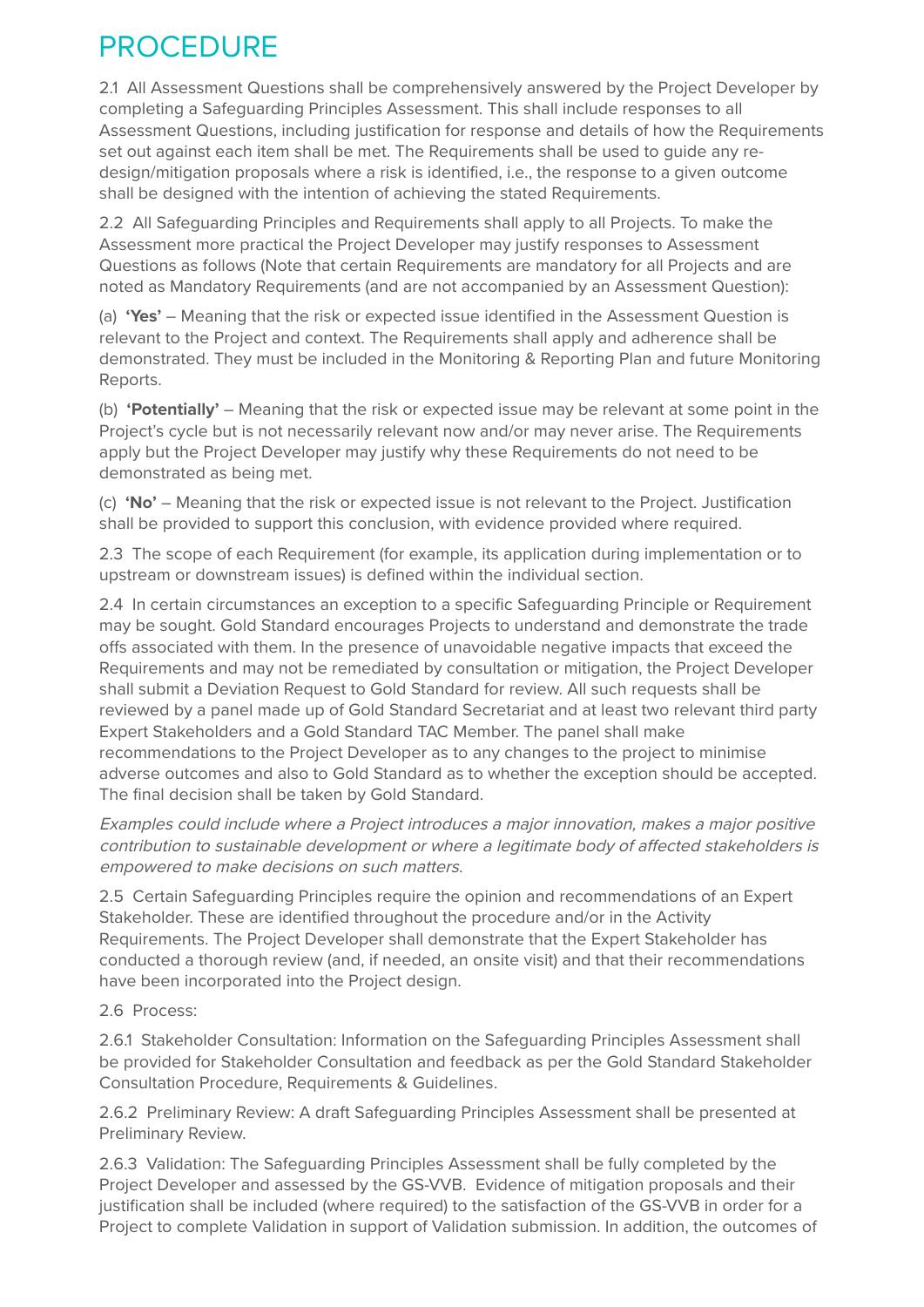the Assessment shall be incorporated into the Project Monitoring & Reporting Plan and Monitoring Reports to inform ongoing Verifications.

2.6.4 Verification: The Monitoring & Reporting Plan shall capture any elements of the Safeguarding Principles Assessment to be incorporated into the Monitoring Report. These Reports shall include:

(a) An update on the implementation and success or improvements required for proposed mitigation.

(b) Monitoring and reporting on any key indicators identified, including against pre-set tolerances.

(c) Any Assessment Questions answered 'Potentially' or where Requirements call for regular reassessment, shall be reassessed at each Monitoring Report.

2.7 The Project Developer shall include in the Monitoring Report a review (relative successes and failures, including any updates) to the mitigation measures proposed to meet the Safeguarding Principles.

2.8 Any failure, at any time in respect to the completion of the Safeguarding Principles Assessment, including conformity with Requirements and Monitoring Plan/Reporting Requirements shall lead to the implementation of the Non-Conformity section of the Gold Standard Requirements.

## SAFEGUARDING PRINCIPLES AND REQUIREMENTS

### 3.0 SOCIAL & ECONOMIC SAFEGUARDING **PRINCIPLES**

#### **3.1 Principle 1 – Human Rights**

The Gold Standard Foundation:

(a) Recognises the centrality of human rights to sustainable development, poverty alleviation and ensuring fair distribution of development opportunities and benefits; and supports "universal respect for, and observance of, human rights and fundamental freedoms for all["\[1\]](https://globalgoals.goldstandard.org/101-4-gold-standard-for-the-global-goals-safeguarding-principles-requirements/#_ftn1)

(b) Does not recognise or support Projects that contribute to violations of a state's human rights obligations and the core international human rights treaties, and seeks to support the protection and fulfilment of human rights.

(c) Upholds the principles of accountability and the rule of law, participation and inclusion, and equality and non-discrimination, noting that prohibited grounds of discrimination include race, ethnicity, gender, age, language, disability, sexual orientation, religion, political or other opinion, national or social or geographical origin, property, birth or other status including as an indigenous person or as a member of a minority.

#### MANDATORY REQUIREMENTS:

1. The Project Developer and the Project shall respect internationally proclaimed human rights and shall not be complicit in violence or human rights abuses of any kind as defined in the Universal Declaration of Human Right[s\[2\]](https://globalgoals.goldstandard.org/101-4-gold-standard-for-the-global-goals-safeguarding-principles-requirements/#_ftn2).

2. The Project shall not discriminate with regards to participation and inclusion.

#### **3.2 Principle 2 – Gender Equality and Women's Rights**

The Gold Standard Foundation:

(i) Promotes gender equality and the empowerment of women.

(ii) Does not recognise Projects that contribute to discrimination against women or reinforce gender-based discrimination and/or inequalities.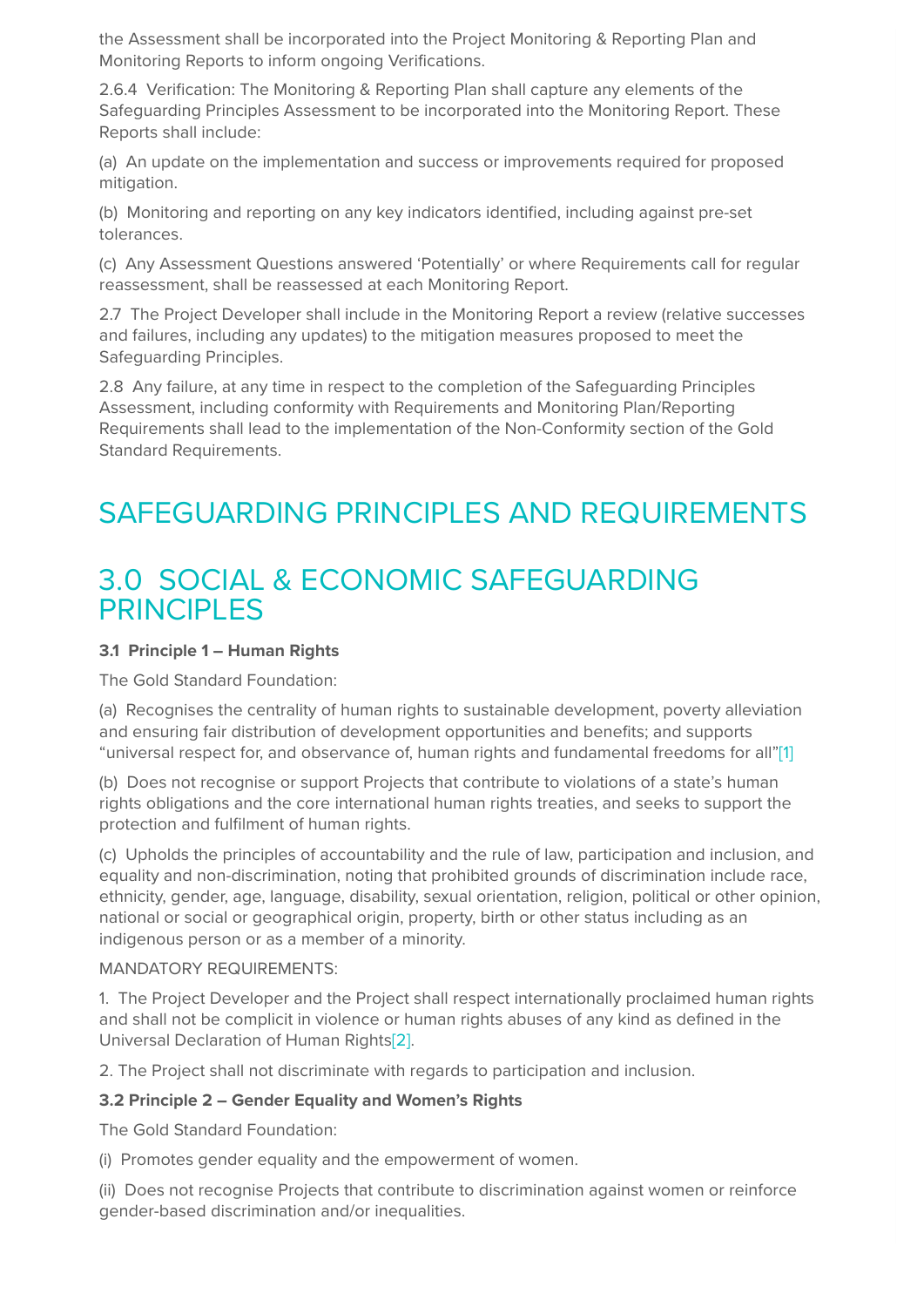(iii) Recognises and seeks to contribute to SDG [5\[3\],](https://globalgoals.goldstandard.org/101-4-gold-standard-for-the-global-goals-safeguarding-principles-requirements/#_ftn3) (Achieve gender equality and empower all women and girls).

[Project Developers are referred to the](https://globalgoals.goldstandard.org/100_g/101-1-g-gold-standard-gender-policy) [Gold Standard Gender Guidelines](https://globalgoals.goldstandard.org/100_g/101-1-g-gold-standard-gender-guidelines) [and Gold Standard](https://globalgoals.goldstandard.org/100_g/101-1-g-gold-standard-gender-policy) Gender Policy.

#### MANDATORY REQUIREMENTS:

1. The Project shall complete the following gender assessment questions in order to inform Requirements 2-4, below:

- **If** Is there a possibility that the Project might reduce or put at risk women's access to or control of resources, entitlements and benefits?
- **I** Is there a possibility that the Project can adversely affect men and women in marginalised or vulnerable communities (e.g., potential increased burden on women or social isolation of men)?
- If Is there a possibility that the Project might not take into account gender roles and the abilities of women or men to participate in the decisions/designs of the project's activities (such as lack of time, child care duties, low literacy or educational levels, or societal discrimination)?
- **Does the Project take into account gender roles and the abilities of women or men to** benefit from the Project's activities (e.g., Does the project criteria ensure that it includes minority groups or landless peoples)?
- **Does the Project design contribute to an increase in women's workload that adds to their** care responsibilities or that prevents them from engaging in other activities?
- **T** Would the Project potentially reproduce or further deepen discrimination against women based on gender, for instance, regarding their full participation in design and implementation or access to opportunities and benefits?
- **T** Would the Project potentially limit women's ability to use, develop and protect natural resources, taking into account different roles and priorities of women and men in accessing and managing environmental goods and services?
- If Is there a likelihood that the proposed Project would expose women and girls to further risks or hazards?

2. The Project shall not directly or indirectly lead to/contribute to adverse impacts on gender equality and/or the situation of women. Specifically, this shall include (not exhaustive):

- **T** Sexual harassment and/or any forms of violence against women address the multiple risks of gender-based violence, including sexual exploitation or human trafficking.
- **T** Slavery, imprisonment, physical and mental drudgery, punishment or coercion of women and girls.
- **Restriction of women's rights or access to resources (natural or economic).**
- **Recognise women's ownership rights regardless of marital status adopt project** measures where possible to support to women's access to inherit and own land, homes, and other assets or natural resources.

3. Projects shall apply the principles of nondiscrimination, equal treatment, and equal pay for equal work, specifically:

- **T** Where appropriate for the implementation of a Project, paid, volunteer work or community contributions will be organised to provide the conditions for equitable participation of men and women in the identified tasks/activities.
- **Introduce conditions that ensure the participation of women or men in Project activities** and benefits based on pregnancy, maternity/paternity leave, or marital status.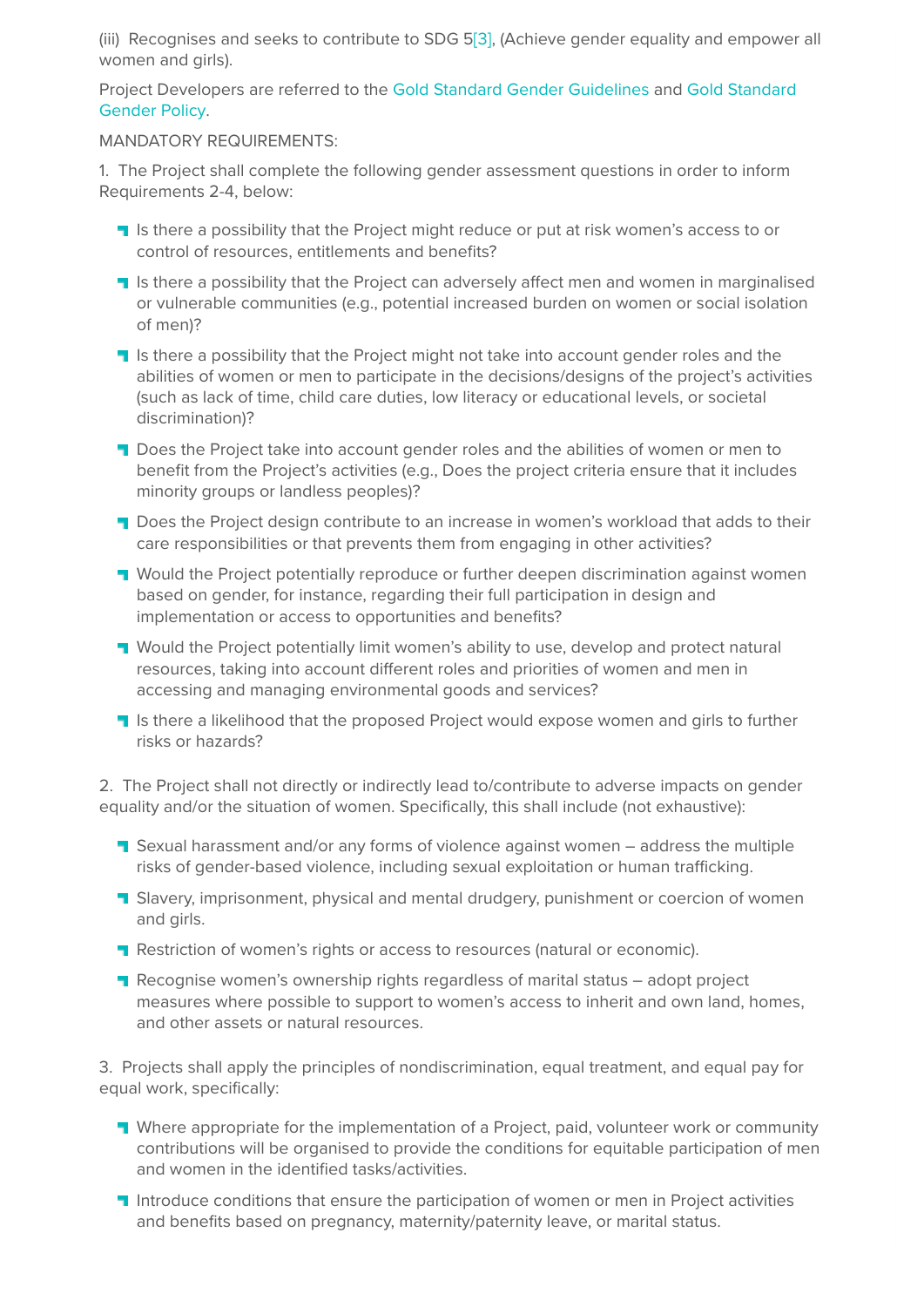**T** Ensure that these conditions do not limit the access of women or men, as the case may be, to Project participation and benefits.

4. The Project shall refer to the country's national gender strategy or equivalent national commitment to aid in assessing gender risks.

5. Based on the Preliminary Review assessment of Requirement 1, above, Gold Standard may require that the Project seek the input of an Expert Stakeholder and to include their recommendations in the Project design.

#### **3.3 Principle 3 – Community Health, Safety and Working Conditions**

The Gold Standard Foundation:

(a) Requires Projects to anticipate and avoid adverse impacts on the health and safety of affected communities during the Project's life cycle from both routine and non-routine circumstances.

(b) Requires Projects to provide workers with safe and healthy working conditions and to prevent accidents, injuries, and disease.

MANDATORY REQUIREMENTS:

1. The Project shall avoid community exposure to increased health risk[s\[4\]](https://globalgoals.goldstandard.org/101-4-gold-standard-for-the-global-goals-safeguarding-principles-requirements/#_ftn4) and shall not adversely affect the health of the workers and the community.

#### **3.4 Principle 4 – Cultural Heritage, Indigenous Peoples, Displacement and Resettlement**

The Gold Standard Foundation:

(a) Promotes and supports the protection and preservation of cultural heritage and the equitable sharing of benefits from the use of cultural heritage.

(b) Advocates the avoidance of alteration, damage or removal of artifacts and objects of cultural value.

(c) Recognises and respects the prohibition of forced evictions and the use of violence generally.

(d) Recognises and fosters full respect for indigenous peoples' human rights as recognised under Applicable Law, including but not limited to their rights to self-determination, their lands, resources and territories, traditional livelihoods and cultures.

(e) Requires that Projects that may impact indigenous peoples and local farmers are designed in a spirit of partnership with them, with their full and effective participation, with the objective of securing their free, prior, and informed consent (FPIC) where their rights, lands, resources, territories, traditional livelihoods may be affected.

#### **3.4.1 Sites of Cultural and Historical Heritage**

#### ASSESSMENT QUESTION

Does the Project Area include sites, structures, or objects with historical, cultural, artistic, traditional or religious values or intangible forms of culture (e.g., knowledge, innovations, or practices)?

#### REQUIREMENTS:

1. The Project shall not involve or be complicit in the alteration, damage or removal of any sites, objects or structures of significant cultural heritage.

2. Where a Project proposes to utilise Cultural Heritage, including the knowledge, innovations, or practices of local communities, affected communities shall be informed of:

- (a) Their rights under Applicable Law,
- (b) The scope and nature of the proposed commercial development; and
- (c) The potential consequences of such development.
- 3. The Project shall provide for equitable sharing of benefits from commercialisation of such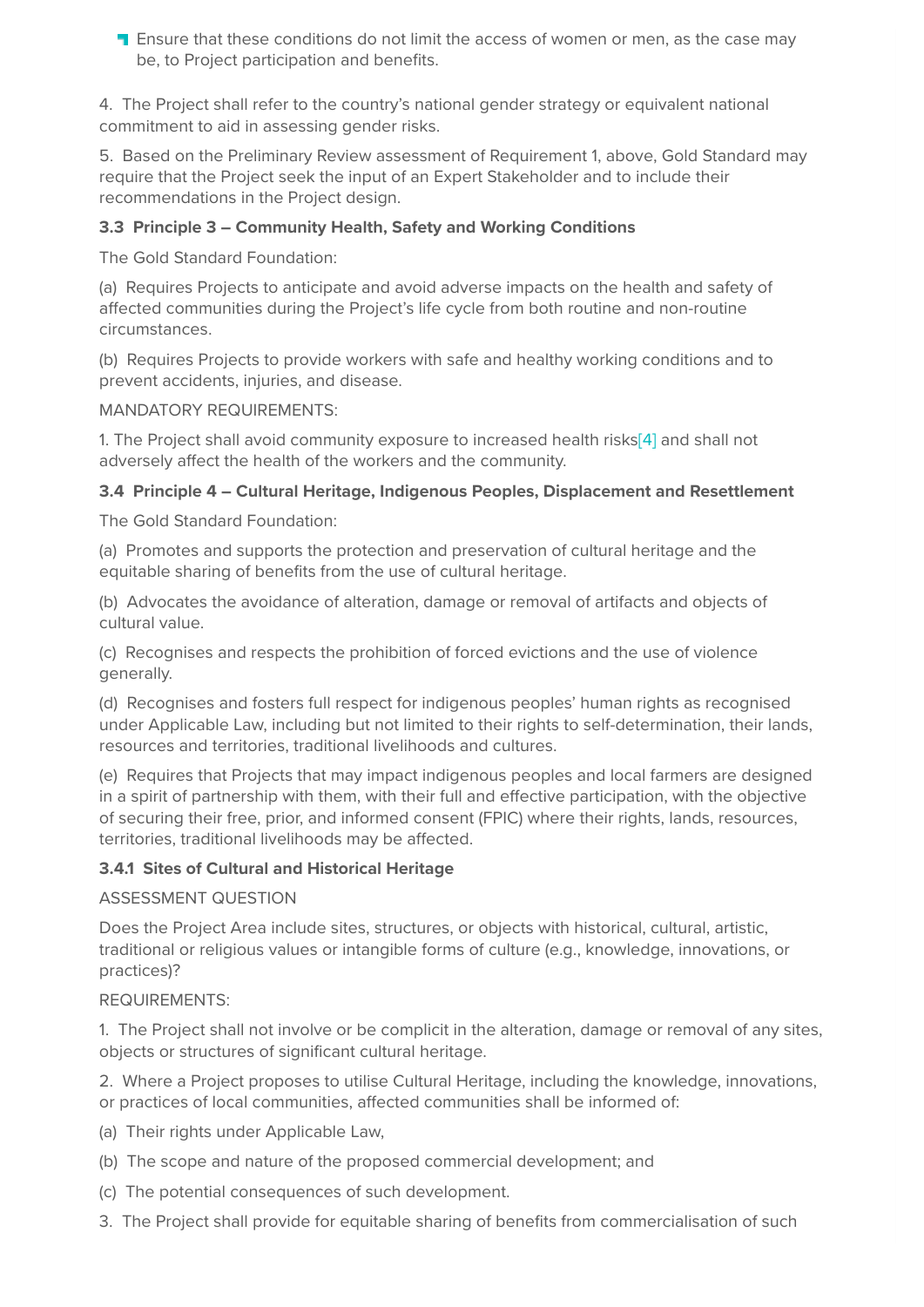knowledge, innovation, or practice, consistent with their customs and traditions.

4. The opinions and recommendations of an Expert Stakeholder shall be sought and demonstrated as being included in the Project design.

#### **3.4.2 Forced Eviction and Displacement**

#### ASSESSMENT QUESTION:

Does the Project require or cause the physical or economic relocation of peoples (temporary or permanent, full or partial)?

#### REQUIREMENTS:

1. The Project shall not involve and shall not be complicit in the involuntary relocation of people.

2. Projects shall avoid physical (i.e., relocation or loss of shelter) and economic displacement (i.e., loss of assets or access to assets that leads to loss of income sources or means of livelihood), and mitigate displacement impacts on displaced persons and host communities when displacement cannot be avoided. In such cases, the Project shall integrate into the Project documentation a Resettlement Action Plan or Livelihood Action Plan as appropriate. Please refer to UNDP Standard 5: Displacement and Resettlement requirements for further details in this regard.

3. The opinions and recommendations of an Expert Stakeholder shall be sought and demonstrated as being included in the Project design.

#### **3.4.3 Land Tenure and Other Rights**

ASSESSMENT QUESTION:

1. Does the Project require any change to land tenure arrangements and/or other rights?

2. For Projects involving land-use tenure, are there any uncertainties with regards land tenure, access rights, usage rights or land ownership?

Examples include, but are not limited to water access rights, community-based property rights and customary rights.

#### REQUIREMENTS:

1. The Project Developer shall identify all such sites/matters potentially affected by the Project. For all such sites/matters identified the Project shall respect and safeguard:

(a) Legal rights, or

(b) Customary rights, or

(c) Special cultural, ecological, economic, religious or spiritual significance of people shall be demonstrably promoted/protected.

2. Changes in legal arrangements must be in line with relevant law and regulation and must be carried out in strict adherence with such laws. All legal disputes must be resolved prior to Project being carried out in such areas. All such changes must be demonstrated as having been agreed with free, prior and informed consent.

3. The Project Developer must hold uncontested land title for the entire Project Boundary to complete Project Design Certification.

4. The opinions and recommendations of an Expert Stakeholder shall be sought and demonstrated as being included in the Project design.

#### **3.4.4 Indigenous Peoples**[\[5\]](https://globalgoals.goldstandard.org/101-4-gold-standard-for-the-global-goals-safeguarding-principles-requirements/#_ftn5)

ASSESSMENT QUESTION:

Are indigenous peoples present in or within the area of influence of the Project and/or is the Project located on land/territory claimed by indigenous peoples?

REQUIREMENTS: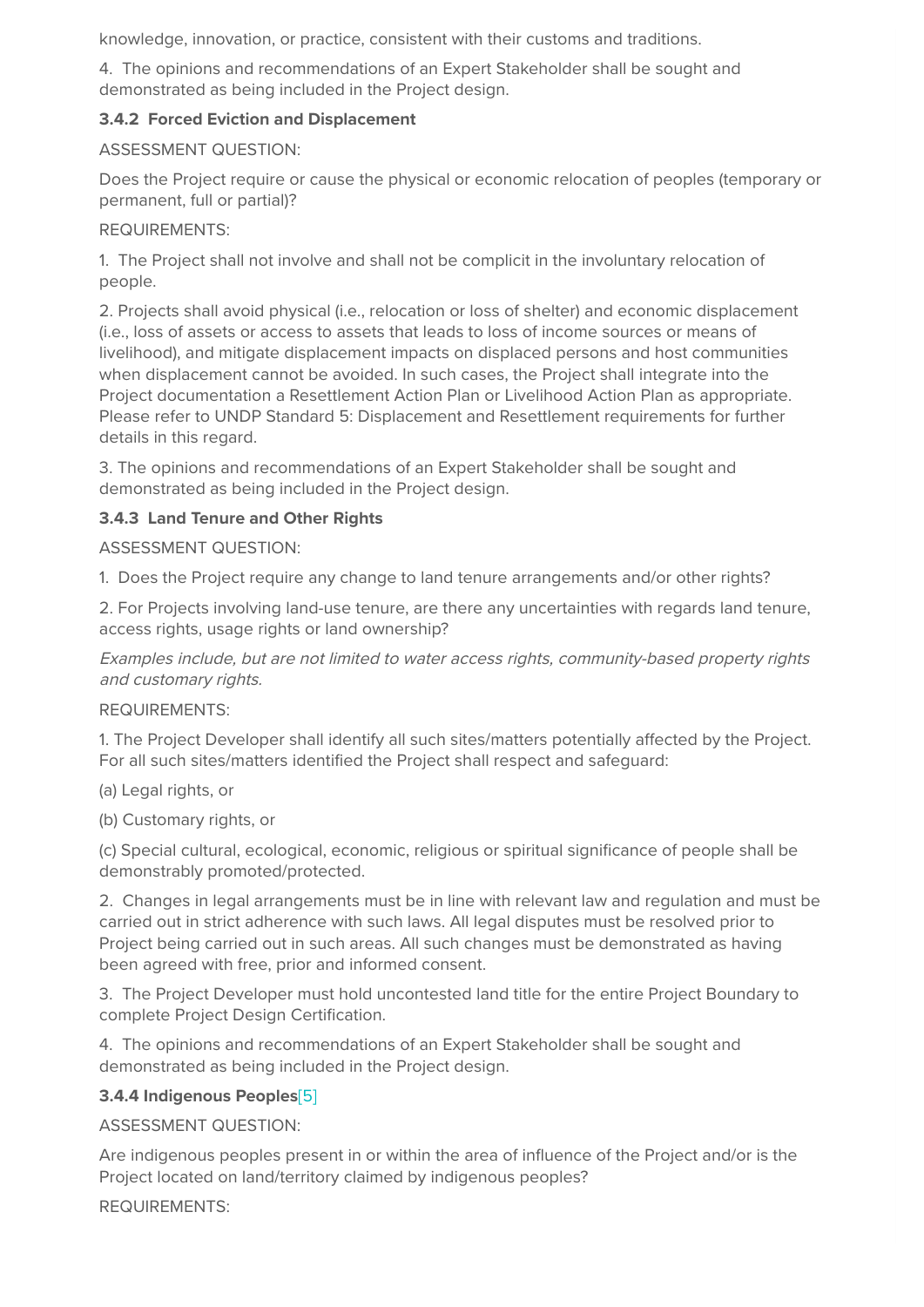1. The Project Developer shall identify all communities of Indigenous Peoples within the Project area of influence who may be affected directly or indirectly by the Project.

2. The Project Developer shall recognise and respect the indigenous people's collective rights to own, use, and develop and control the lands, resources and territories that they have traditionally owned, occupied or otherwise used or acquired, including lands and territories for which they do not yet possess title.

3. The Project Developer shall respect, protect, conserve and shall not take the cultural, intellectual, religious and spiritual property of indigenous peoples without their free, prior and informed consent.

4. The Project Developer shall ensure that the indigenous people are provided with the equitable sharing of benefits to be derived from utilisation and/or commercial development of natural resources on lands and territories or use of their traditional knowledge and practices by the Project. This shall be done in a manner that is culturally appropriate and inclusive and that does not impede land rights or equal access to basic services including health services, clean water, energy, education, safe and decent working conditions and housing.

5. The opinions and recommendations of an Expert Stakeholder shall be sought and demonstrated as being included in the Project design.

#### **3.5 Principle 5 – Corruption**

The Gold Standard Foundation:

(a) Does not recognise Projects that engage in, contribute to or reinforce corruption of any kind.

#### MANDATORY REQUIREMENTS

1. The Project shall not involve, be complicit in or inadvertently contribute to or reinforce corruption or corrupt Projects.

#### **3.6 Principle 6 – Economic Impacts**

The Gold Standard Foundation:

(a) Promotes equitable, sustainable economic growth and stability and Projects that are appropriate and considerate of the economic situation in which they are developed.

(b) Requires Projects to respect and promote worker's rights, to promote the right to decent work, fair treatment, non-discrimination, and equal opportunity for workers, and to avoid the use of forced labour and child labour.

(c) Prioritises appropriate and properly considered local employment and procurement wherever possible.

#### **3.6.1 Labour Rights**

REQUIREMENTS:

1. The Project Developer shall ensure that there is no forced labour and that all employment is in compliance with national labour and occupational health and safety laws, with obligations under international law, and consistency with the principles and standards embodied in the International Labour Organization (ILO) fundamental conventions. Where these are contradictory and a breach of one or other cannot be avoided, then guidance shall be sought from Gold Standard.

2. Workers shall be able to establish and join labour organisations.

3. Working agreements with all individual workers shall be documented and implemented. These shall at minimum comprise:

(a) Working hours (must not exceed 48 hours per week on a regular basis), AND

(b) Duties and tasks, AND

- (c) Remuneration (must include provision for payment of overtime), AND
- (d) Modalities on health insurance, AND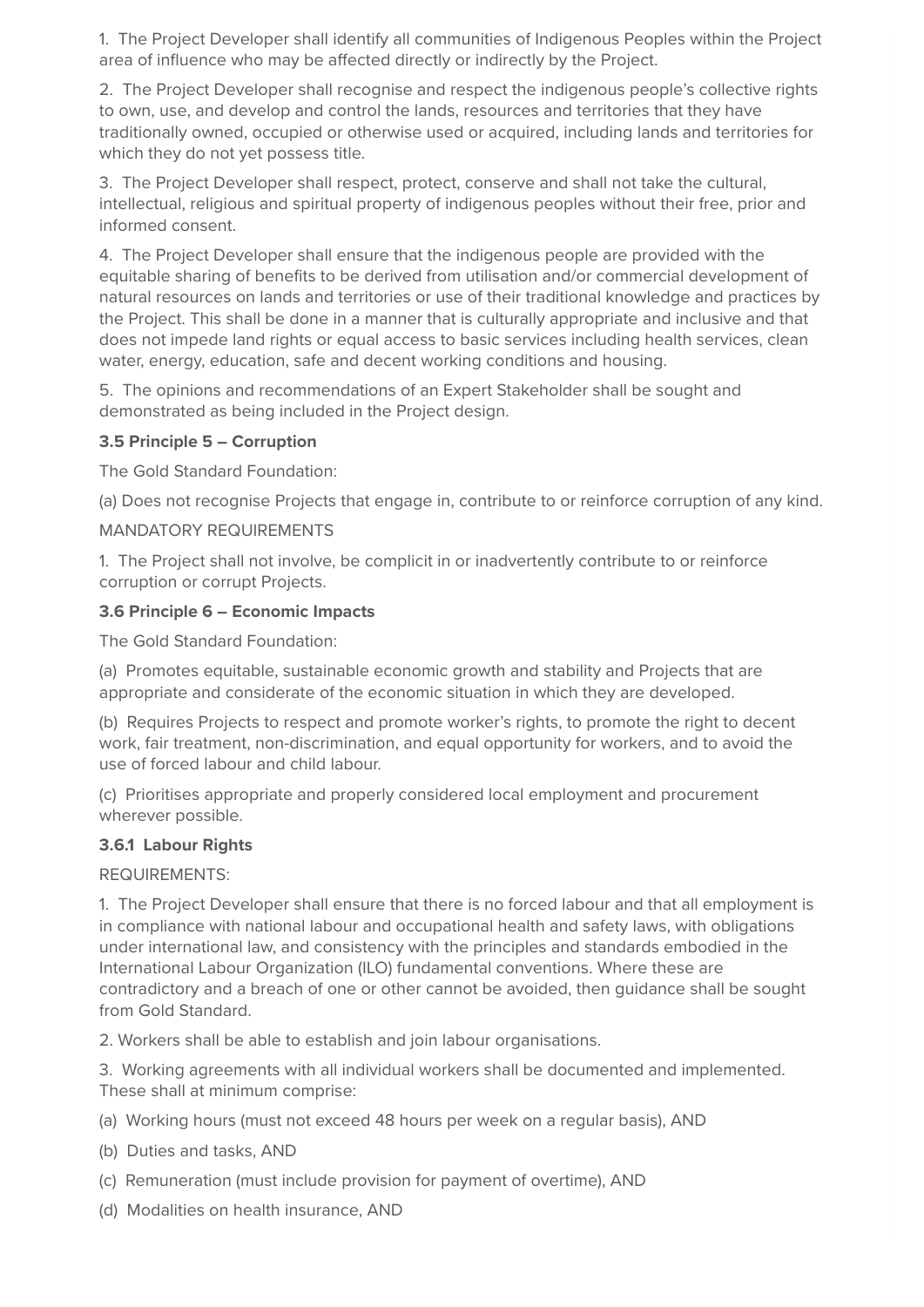(e) Modalities on termination of the contract with provision for voluntary resignation by employee, AND

Provision for annual leave of not less than 10 days per year, not including sick and casual leave.

4. The Project Developer shall justify that the employment model applied is locally and culturally appropriate.

5. Child labour, as defined by the ILO Minimum Age Convention is not allowed. The Project Developer shall use adequate and verifiable mechanisms for age verification in recruitment procedures. Exceptions are children for work on their families' property as long as:

(a) Their compulsory schooling (minimum of 6 schooling years) is not hindered, AND

(b) The tasks they perform do not harm their physical and mental development, AND

(c) The opinions and recommendations of an Expert Stakeholder shall be sought and demonstrated as being included in the Project design.

6. The Project Developer shall ensure the use of appropriate equipment, training of workers, documentation and reporting of accidents and incidents, and emergency preparedness and response measures.

#### **3.6.2 Negative Economic Consequences**

REQUIREMENTS:

1. The Project Developer shall demonstrate the financial sustainability of the Projects implemented, also including those that will occur beyond the Project Certification period.

2. The Projects shall consider economic impacts and demonstrate a consideration of potential risks to the local economy and how these have been taken into account in Project design, implementation, operation and after the Project. Particular focus shall be given to vulnerable and marginalised social groups in targeted communities and that benefits are socially-inclusive and sustainable.

### 4.0 ENVIRONMENTAL & ECOLOGICAL SAFEGUARDING PRINCIPLES

The Gold Standard Foundation:

(a) Promotes Climate Security (mitigation and adaptation) and Sustainable Development.

(b) Promotes sustainable management, protection, conservation, maintenance and rehabilitation of natural habitats and their associated biodiversity and ecosystem functions.

(c) Requires a precautionary approach to natural resource conservation and avoids negative environmental impacts.

#### **4.1 Principle 1 – Climate and Energy**

#### **4.1.1 Emissions**

ASSESSMENT QUESTION

Will the Project increase greenhouse gas emissions over the Baseline Scenario?

#### REQUIREMENTS

1. Projects shall not increase emissions over the Baseline Scenario unless this is specifically allowed within Activity Requirements or Gold Standard Approved Methodologies.

#### **4.1.2 Energy Supply**

ASSESSMENT QUESTION:

Will the Project use energy from a local grid or power supply (i.e., not connected to a national or regional grid) or fuel resource (such as wood, biomass) that provides for other local users?

REQUIREMENTS: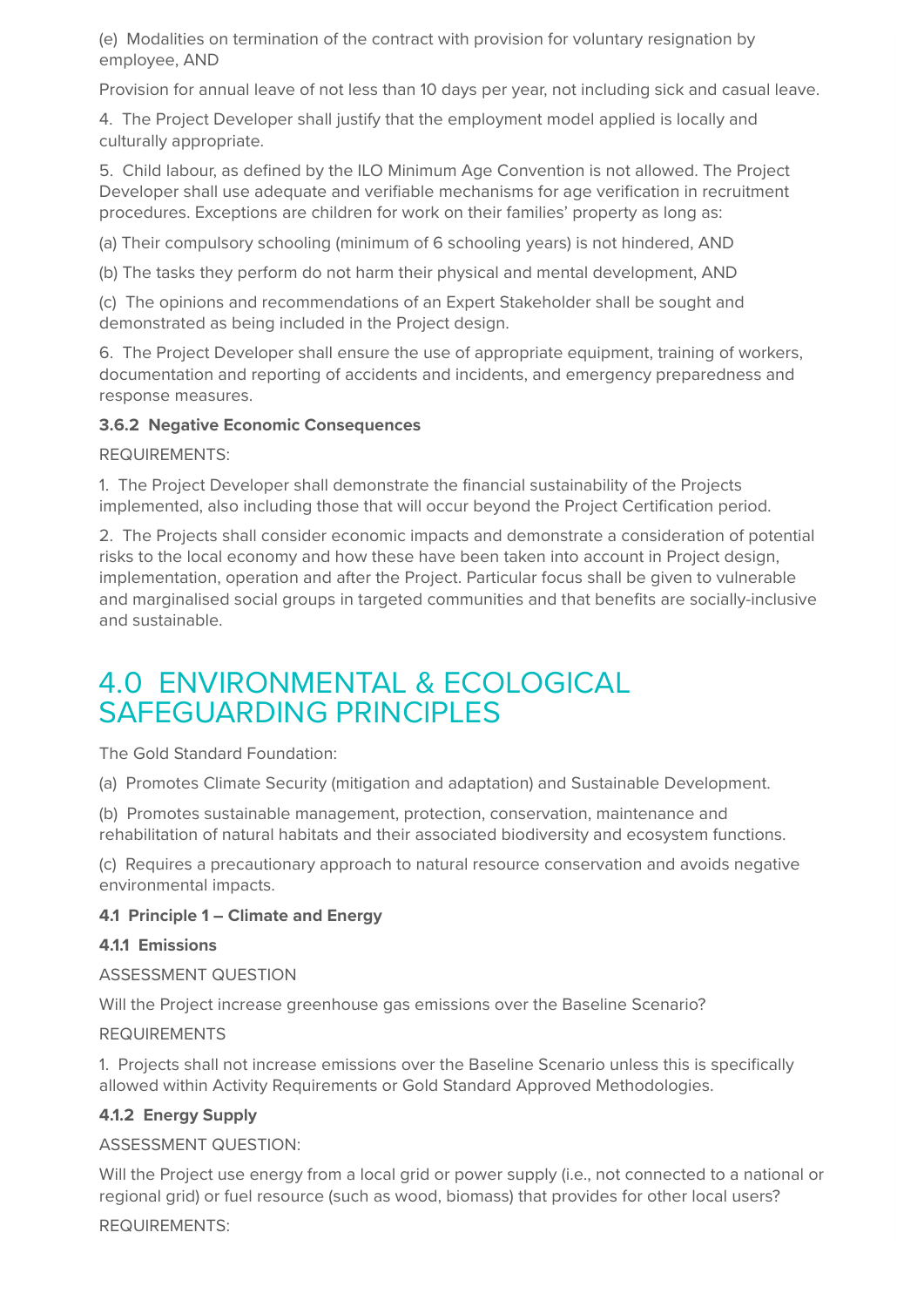1. The Project shall not affect the availability and reliability of energy supply to other users.

#### **4.2 Principle 2 – Water**

#### **4.2.1 Impact on Natural Water Patterns/Flows**

#### ASSESSMENT QUESTION:

Will the Project affect the natural or pre-existing pattern of watercourses, ground-water and/or the watershed(s) such as high seasonal flow variability, flooding potential, lack of aquatic connectivity or water scarcity?

#### REQUIREMENTS:

1. The opinions and recommendations of an Expert Stakeholder (or multiple experts if appropriate) shall be sought and demonstrated as being included in the Project design and Monitoring Plan.

2. The Project shall ensure that water resources are conserved. For surface waters this means:

(a) Maintaining credible environmental flows demonstrated by providing a verifiable calculation demonstrating that conservation is maintained at a level as advised by the independent Expert Stakeholder, and

(b) Ensuring that waste water discharged is of a high enough standard to allow beneficial reuse. For ground water this means limiting abstractions to levels less than or equal to rates of recharge. Managed aquifer recharge may be used to conserve groundwater resources.

Sources: Historical records, ongoing monitoring and reporting through data logging of physical measurements, online sources, government data.

Methods: Quantitative documentation of all sources and volumes of water abstractions. Use of weirs and gauges, flow meters, pump energy consumption, transpiration rates, government data, remote sensing.

3. At each Performance Certification the Project shall assess whether it is in an area of physical water stress or scarcity:

#### Sources: [Aqueduct](http://www.wri.org/our-work/project/aqueduct), [GWSP Digital water Atlas,](http://atlas.gwsp.org/) [Water Risk Filter](http://waterriskfilter.panda.org/), [WBCSD Global Water Tool,](http://old.wbcsd.org/work-program/sector-projects/water/global-water-tool.aspx) [Water Stress Index Maplecroft](https://maplecroft.com/about/news/water_stress_index.html), [Water Scarcity Index Pfister](https://www.google.co.uk/url?sa=t&rct=j&q=&esrc=s&source=web&cd=3&ved=0ahUKEwj9i6fYwfTUAhWLDsAKHWyPD9EQFgg3MAI&url=https%3A%2F%2Fwww.ethz.ch%2Fcontent%2Fdam%2Fethz%2Fspecial-interest%2Fbaug%2Fifu%2Feco-systems-design-dam%2Fdocuments%2Fdownloads%2Fei99%2Fifu-esd-EI99-Impact_factors_Water_LCA_pfister_et_al.kmz&usg=AFQjCNGwVzi_unRSptlSEyKDkXaAmbV3bA) or other recognised tools.

Method: An analysis of the water scarcity within the Project's physical area of influence (e.g., basin, watershed) and impacts Monitoring frequency.

The Project shall provide verifiable evidence of water stress experienced in the basin(s) in which the Project is active, and demonstrate that consumption of water by the Project (over Baseline) is negligible or will bring positive impacts or, at minimum, not increase the overall annual basin stress.

4. The risk(s) of the Project negatively impacting the catchment shall be assessed and addressed to ensure its ongoing, long-term viability and impact on surrounding socialeconomic and environmental assets.

Sources: Mapping tools, or other appropriate nationally recognised tools.

Methods: Online tools, engineering or physical assessment. Use historical flow records, land use records, and verbal or written surveys with local agencies and residents. Examination of longitudinal and lateral conductivity to check connectivity of flows, including vertical connectivity (i.e., sufficient flows or dead zones).

5. Where the Project is involved in abstraction from water resources required to support biodiversity and other ecosystem services, an eflow assessment consistent with good practice, including a modern method outlined in one of the three key references listed below must be undertaken. Alternatively, where local, national or regional regulation exists or where alternative approaches may be more appropriate then these may be put forward to Gold Standard for approval.

Where environmental flow assessments are impractical, the Project is required to demonstrate that the flow rate and variability is maintained from the abstracted water resource. A verifiable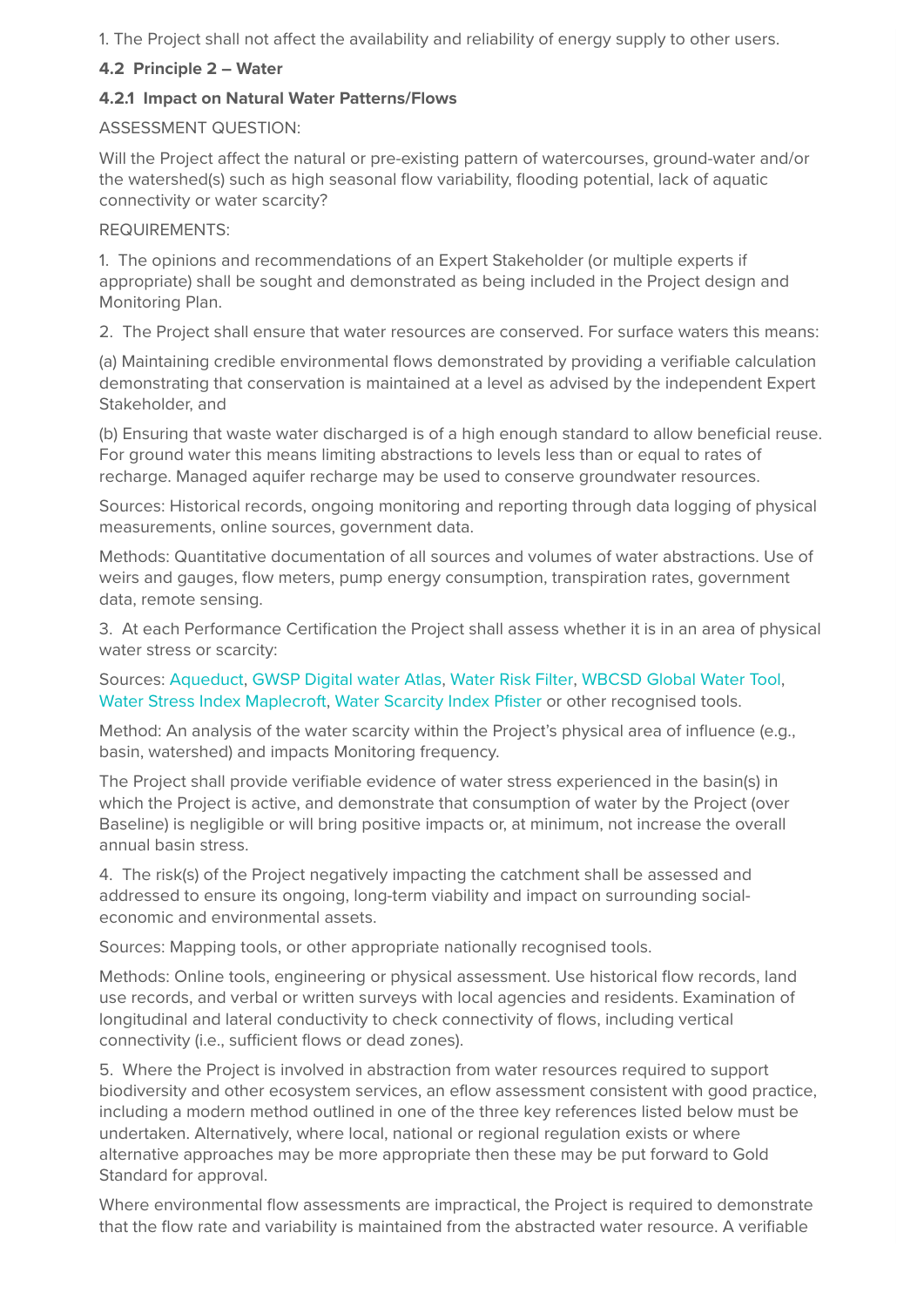calculation shall be provided for each water source demonstrating total flow rates do not fall below levels that are contextually appropriate, as advised by an independent Expert Stakeholder.

Methods:

1 – Environmental flows. Saving rivers in the Third Millennium

Author: Arthington, A.H. Year: 2012

Title: Place Published: Berkeley Publisher: University of California Press

2 – Environmental flows. Saving rivers in the Third Millennium

Author: Poff, N.L., Richter, B.D., Arthington, A., Bunn, S.E., Naiman, R.J., Kendy, E., Acreman, M., Apse, C., Bledsoe, B.P., Freeman, M.C., Henriksen, J., Jacobsen, R.B., Kennen, J.G., Merritt, D.M., O'Keeffe, J.H., Olden, J.D., Rogers, K., Tharme, R.E. and Warner, A. Year: 2010 3 – The ecological limits of hydrologic alteration (ELOHA): a new framework for developing

regional environmental flow standards Journal: Freshwater Biology

Author: Tharme, R. Year: 2003 Volume: 55 Issue: 1 Pages: 147-170 URL:<http://onlinelibrary.wiley.com/doi/10.1111/j.1365-2427.2009.02204.x/abstract>

4 – A global perspective on environmental flow assessment: emerging trends in the development and application of environmental flow methodologies for rivers Journal: River Res. Applic.

Volume: 19 Pages: 397-441

5 – A presumptive standard for environmental flow protection.

Author: Richter, B. D., Davis, M. M., Apse, C., & Konrad, C. (2012).

Publication: River Research and Applications, 28(8), 1312-1321. doi: 10.1002/rra.1511.

#### **4.2.2 Erosion and/or Water Body Instability**

ASSESSMENT QUESTION:

1. Could the Project directly or indirectly cause additional erosion and/or water body instability or disrupt the natural pattern of erosion? If 'Yes' or 'Potentially' proceed to question 2.

2. Is the Project's area of influence susceptible to excessive erosion and/or water body instability?

REQUIREMENTS:

1. The risk of the Project negatively impacting the catchment and risks impacting Project success shall be assessed and addressed to ensure its ongoing, long-term viability and impact on surrounding social-economic and environmental assets through an assessment of the sensitivity of physical area of influence due to low percentage of impervious cover in a Project's physical area of influence (e.g., basin, catchment), susceptibility to erosion and water body instability, and lack of terrestrial habitat connectivity.

Sources: Mapping tools, or other appropriate nationally recognised tools, academic or published studies on the relevant area.

Methods: Online tools, visual inspection, engineering or physical assessment. Use historical land use records, aerial photographs, and verbal or written surveys with local agencies and residents. Characterisation of geomorphology of water bodies.

2. The Project shall demonstrate that measures to ensure soil protection and minimised erosion are in place prior to the commencement of the Project.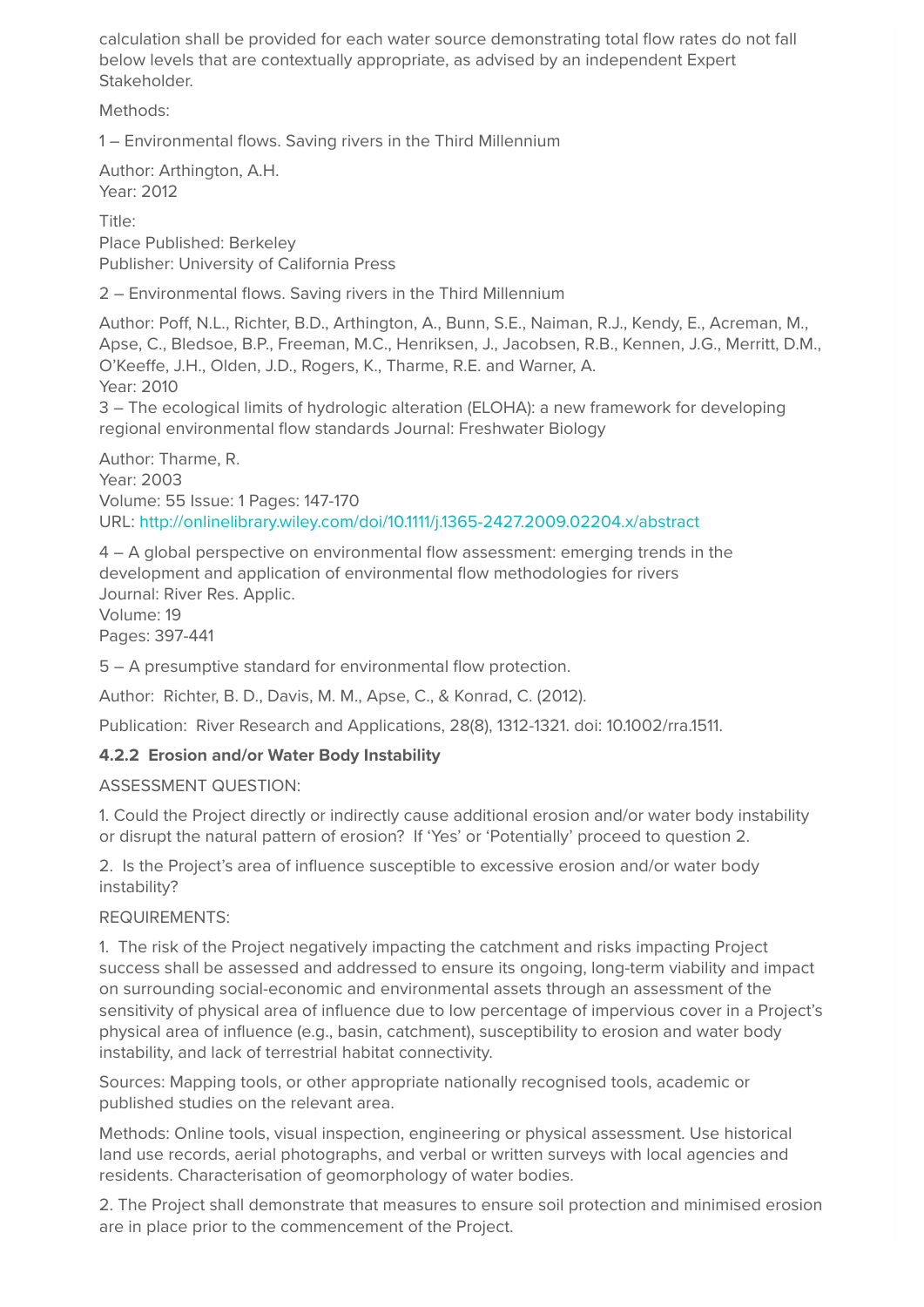3. The Project shall demonstrate that measures will be undertaken to ensure that surface and ground waters are protected from the impact of erosion are in place prior to the commencement of the Project.

4. Measures shall be incorporated to reduce soil erosion on slopes (e.g., hedge and tree rows, natural terracing, infiltration strips, permanent ground cover). For these measures the concept of the effective slope length shall be taken into account.

5. Impact shall be reassessed at a frequency appropriate to the context of the ecosystem affected. The monitoring approach and frequency shall be justified by reference to natural patterns and variations.

6. Where the Project takes place in a water scarce or water stressed area (see Assessment Question 5.2.1), the opinions and recommendations of an Expert Stakeholder shall be sought and demonstrated as being considered and incorporated into the Project design.

#### **4.3 Principle 3 – Environment, ecology and land use**

#### **4.3.1 Landscape Modification and Soil**

ASSESSMENT QUESTION:

Does the Project involve the use of land and soil for production of crops or other products? REQUIREMENTS:

1. The Project shall identify the functions and services provided by the landscape and demonstrate no net degradation in existing landscape function and services.

2. To ensure healthy soils the following aspects shall be identified and appropriate measures shall be put in place to protect them:

- **Soil types, AND**
- **Biota, AND**
- **T** Erosion

3. Measures shall be incorporated to minimise soil degradation (e.g., through crop rotation, composting, no use of heavy machinery, use of N-fixing plants, reduced tillage, no use of ecologically harmful substances).

4. Projects that involve the production, harvesting, and/or management of living natural resources by small-scale landholders and/or local communities shall adopt the appropriate and culturally sensitive sustainable resource management practices.

#### **4.3.2 Vulnerability to Natural Disaster**

ASSESSMENT QUESTION:

Will the Project be susceptible to or lead to increased vulnerability to wind, earthquakes, subsidence, landslides, erosion, flooding, drought or other extreme climatic conditions?

#### REQUIREMENTS:

1. The Project shall avoid or minimise the exacerbation of impacts caused by natural or manmade hazards, such as landslides or floods that could result from land use changes due to Projects. The Project Developer shall include mitigation measures (if possible), the emergency preparedness plan and response strategies. The Project Developer shall disclose appropriate information about emergency preparedness and response Projects, resources, and responsibilities to affected communities.

#### **4.3.3 Genetic Resources**

ASSESSMENT QUESTION:

Could the Project be negatively impacted by the use of genetically modified organisms or GMOs (e.g., contamination, collection and/or harvesting, commercial development)?

REQUIREMENTS: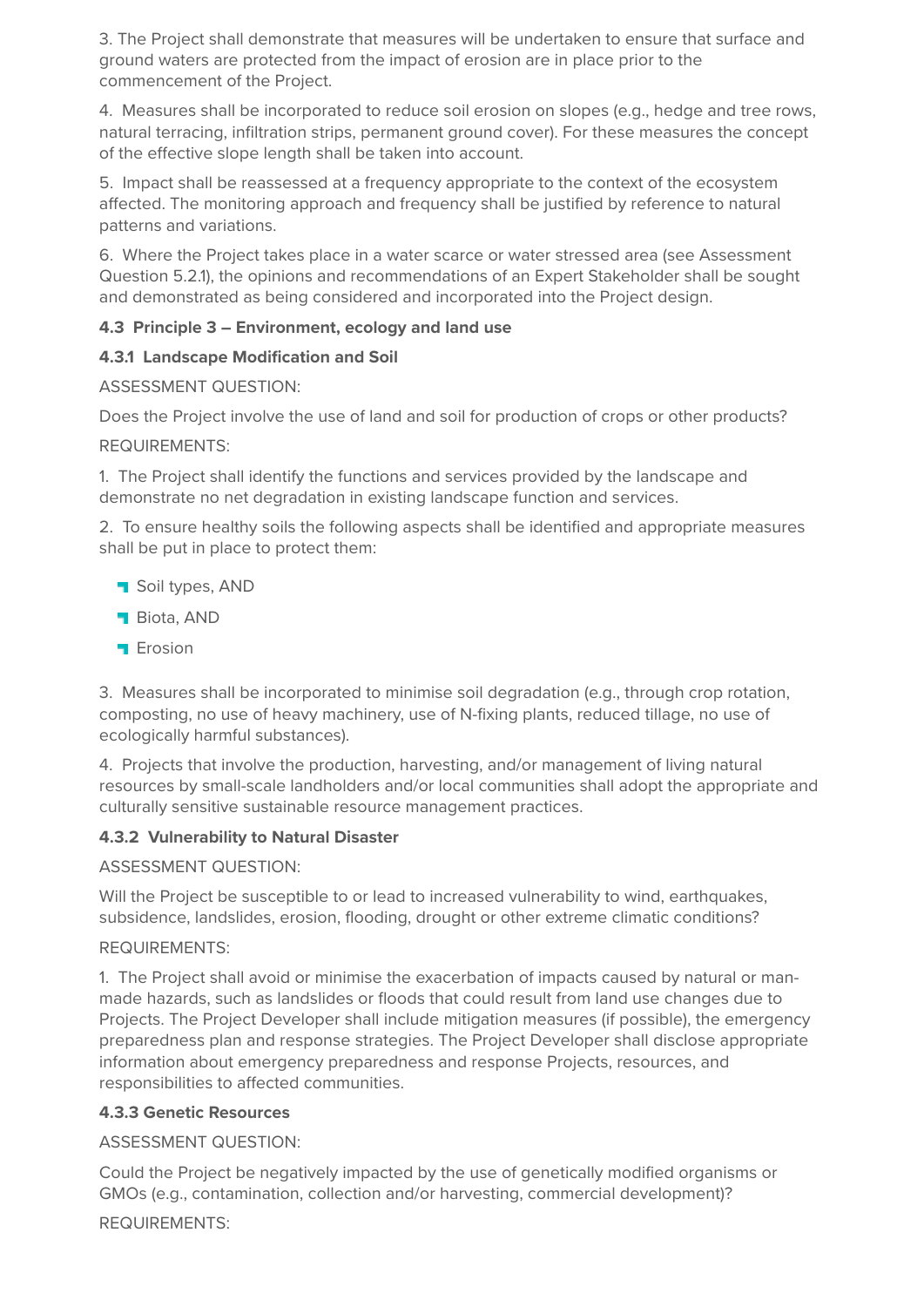1. Projects involving the use of GMO[s\[6\]a](https://globalgoals.goldstandard.org/101-4-gold-standard-for-the-global-goals-safeguarding-principles-requirements/#_ftn6)re not eligible for Gold Standard Project Design Certification.

2. An assessment for the risk of GMO contamination from outside the Project area and reasonable and appropriate counter measures should be taken.

#### **4.3.4 Release of pollutants**

ASSESSMENT QUESTION:

Could the Project potentially result in the release of pollutants to the environment?

REQUIREMENTS:

1. The Project shall avoid the release of pollutant[s\[7\].](https://globalgoals.goldstandard.org/101-4-gold-standard-for-the-global-goals-safeguarding-principles-requirements/#_ftn7) This applies to the release of pollutants to air, water, and land due to routine, non-routine and accidental circumstance[s\[8\]](https://globalgoals.goldstandard.org/101-4-gold-standard-for-the-global-goals-safeguarding-principles-requirements/#_ftn8).

2. The Project Developer shall ensure that pollution prevention and control technologies and practices consistent with national regulation or international good practice are applied during the Project life cycle.

3. All potential pollution sources that may result from the Project that cause the degradation of the quality of soil, air, surface and groundwater within the Project's area of influence shall be identified. Appropriate mitigation measures and monitoring shall be implemented to ensure the protection of resources.

Sources: Historical records, ongoing monitoring and reporting through data logging of physical measurements, online sources, government data.

Methods: Quantitative documentation of all sources and volumes of water abstractions. Use of weirs and gauges, flow meters, pump energy consumption, transpiration rates, government data.

4. The Project Developer shall provide explanation to support answer including sources and methods used, reasons for choice of sources and methods, estimation of impact, etc.

#### **4.3.5 Hazardous and Non-hazardous Waste**

ASSESSMENT QUESTION:

Will the Project involve the manufacture, trade, release, and/ or use of hazardous and nonhazardous chemicals and/or materials?

#### REQUIREMENTS:

1. Projects shall avoid or, when avoidance is not feasible, minimize and control release of hazardous materials resulting from their production, transportation, handling, storage and use in the Project. Where avoidance is not possible, the health risks, including potential differentiated effects on men, women and children, of the potential use of hazardous materials shall be addressed appropriately.

2. Projects shall consider the use of less hazardous substitutes for such chemicals and materials and will avoid the manufacture, trade, and use of chemicals and hazardous materials subject to international bans or phase-outs due to their high toxicity to living organisms, environmental persistence, potential for bioaccumulation, or potential for depletion of the ozone laye[r\[9\]](https://globalgoals.goldstandard.org/101-4-gold-standard-for-the-global-goals-safeguarding-principles-requirements/#_ftn9).

3. All sources of waste and waste products shall be identified and classified. Waste products include amongst others:

- **Chemical wastes, AND**
- **T** Containers, AND
- **T** Fuels and oils, AND
- **Human waste, AND**
- **R**ubbish (including metals, plastics, organic and paper products), AND
- Abandoned buildings, machinery or equipment.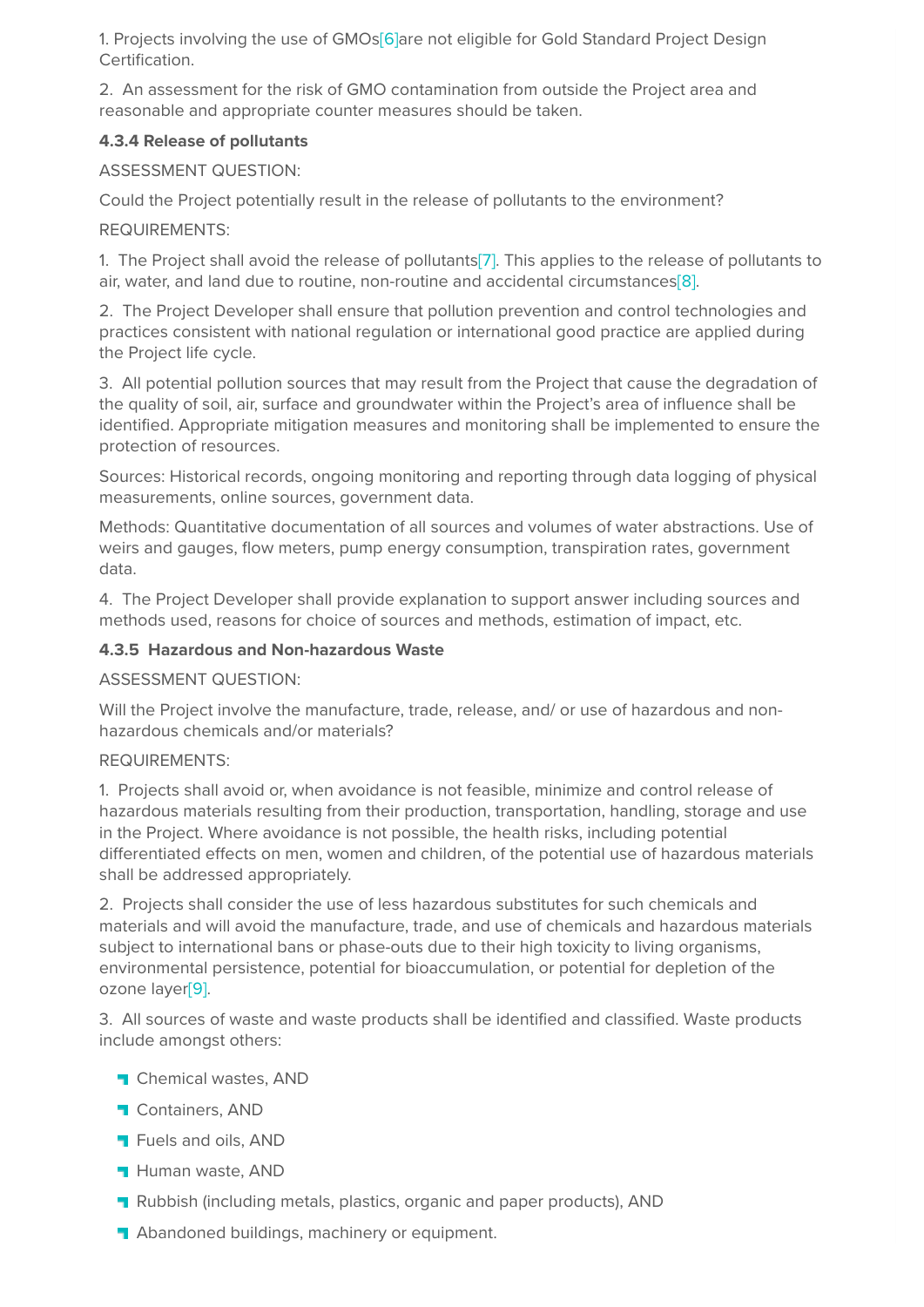4. Where waste generation may not be avoided, the Project shall reduce the generation of waste, and recover and reuse waste in a manner that is safe for human health and the environment.

5. Where waste may not be recovered or reused, it shall be treated, destroyed, or disposed of in an environmentally sound manner that includes the appropriate control of emissions and residues resulting from the handling and processing of the waste material.

6. If the generated waste is considered hazardou[s\[10\],](https://globalgoals.goldstandard.org/101-4-gold-standard-for-the-global-goals-safeguarding-principles-requirements/#_ftn10) reasonable alternatives for its environmentally sound disposal will be adopted while adhering to the limitations applicable to its transboundary movement<sup>[11]</sup>.

7. The Project shall not make use of chemicals or materials subject to international bans or phase-outs. For example, DDT, PCBs and other chemicals listed in international conventions such as the Stockholm Conventions on Persistent Organic Pollutants or the Montreal Protocol.

#### **4.3.6 Pesticides & Fertilisers**

ASSESSMENT QUESTION:

Will the Project involve the application of pesticides and/or fertilisers?

REQUIREMENTS:

1. Projects involving pest management, the integrated pest management (IPM) and /or integrated vector management (IVM) approaches shall be adopted and aim to reduce reliance on chemical pesticides.

2. The health and environmental risks associated with pest management should be minimised with support, as needed, to institutional capacity development, to help regulate and monitor the distribution and use of pesticides and enhance the application of integrated pest management.

3. When Projects include pest management or the use of pesticides, pesticides that are low in human toxicity, known to be effective against the target species and have minimal effects on non-target species and the environment shall be selected.

4. There shall be a 'Chemical Pesticides Policy' that is documented, implemented and regularly updated. This policy shall include at a minimum:

(a) Provisions for safe transport, storage, handling and application, AND

(b) Provisions for emergency situations.

5. The Project Developer shall not purchase, store, manufacture, trade or use products that fall in Classes IA (extremely hazardous) and IB (highly hazardous) of the World Health Organization Recommended Classification of Pesticides by Hazard.

#### [http://www.who.int/ipcs/publications/pesticides\\_hazard/en/](http://www.who.int/ipcs/publications/pesticides_hazard/en/)

6. Fertilisers shall be avoided, or their use shall be minimised and justified. If the aerial application of fertiliser is used, then measures shall be put in place to prevent drift.

### **4.3.7 Harvesting of Forests**

ASSESSMENT QUESTION:

Will the Project involve the harvesting of forests?

REQUIREMENTS:

1. The Project shall:

(a) Enhance the sustainable management of forests, including the application of independent, credible certification for commercial, industrial-scale timber harvesting, AND

(b) Maintain or enhance biodiversity and ecosystem functionality in areas where improved forest management is undertaken.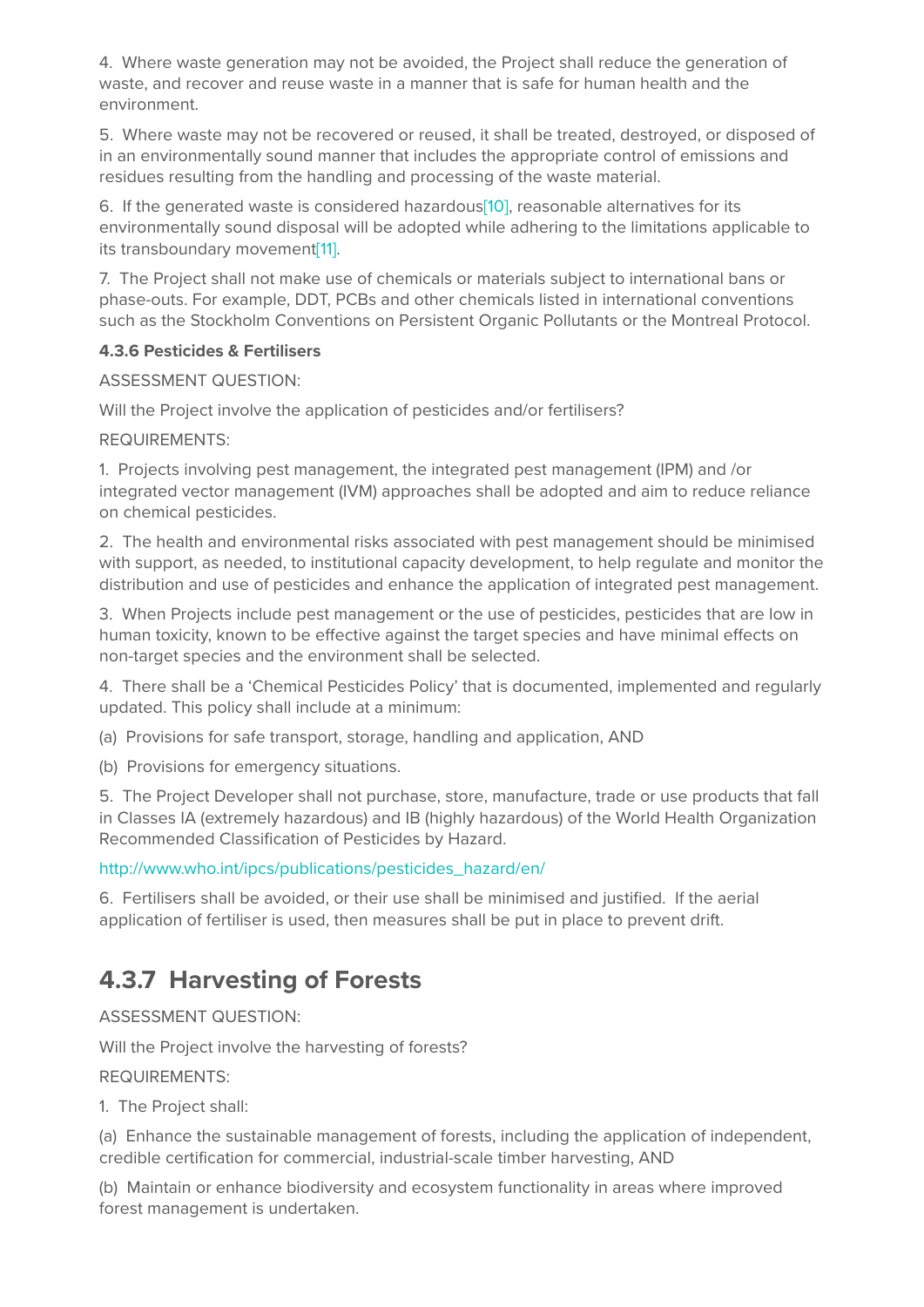#### **4.3.8 Food**

#### ASSESSMENT QUESTION

Does the Project modify the quantity or nutritional quality of food available such as through crop regime alteration or export or economic incentives?

#### REQUIREMENTS:

1. The Project activity shall not negatively influence access to and availability of food for people affected.

#### **4.3.9 Animal husbandry**

#### ASSESSMENT QUESTION:

Will the Project involve animal husbandry?

#### REQUIREMENTS:

- 1. The welfare of animals shall be ensured by:
- (a) Provision of sufficient drinking water, AND
- (b) Access to daylight, AND
- (c) The prohibition of cattle trainers, AND
- (d) No hindrance in their sensory perception and performing their basic needs, AND

(e) Management policies and staff training to prevent mistreatment (evidence of animal mistreatment shall be treated as an immediate Non-conformity).

2. Excessive or inadequate use of veterinary medicines shall be avoided. Thus, all medications shall be:

- (a) Administered strictly according to label and package instructions, OR
- (b) According to a trained veterinarian.
- 3. Injured or sick animals shall be treated and isolated, if necessary, for recovery.
- 4. Synthetic growth promoters including hormones shall not be administered.
- 5. Animals shall be exposed to the least stress possible during transportation and slaughtering.

6. Appropriate space per animal and stocking rates per land unit should be set according to their developmental and physical needs.

#### **4.3.10 High Conservation Value Areas and Critical Habitats**

#### ASSESSMENT QUESTION:

Does the Project physically affect or alter largely intact or High Conservation Value (HCV) ecosystems, critical habitats, landscapes, key biodiversity areas or site[s\[12\]](https://globalgoals.goldstandard.org/101-4-gold-standard-for-the-global-goals-safeguarding-principles-requirements/#_ftn12) identified?

For example, Ramsar wetlands, World Heritage Areas, 'wilderness' areas, free-flowing rivers, unique or species-rich areas, primary forest, threatened or endangered species, migratory species as defined by treaties and national authorities or areas of natural cultural significance.

#### REQUIREMENTS:

1. No Project that potentially impacts identified habitats as identified above shall be implemented unless all of the following are demonstrated:

(a) The risk of the Project negatively impacting the catchment and risks impacting Project success shall be assessed and addressed to ensure its ongoing, long-term viability and impact on surrounding HCV and ecological assets.

(b) No measurable adverse impacts on the criteria or biodiversity values for which the critical habitat was designated, and on the ecological processes supporting those biodiversity values;

(c) A robust, appropriately designed, and long-term Habitats and Biodiversity Action Plan is in place to achieve net gains of those biodiversity values for which the critical habitat was designated.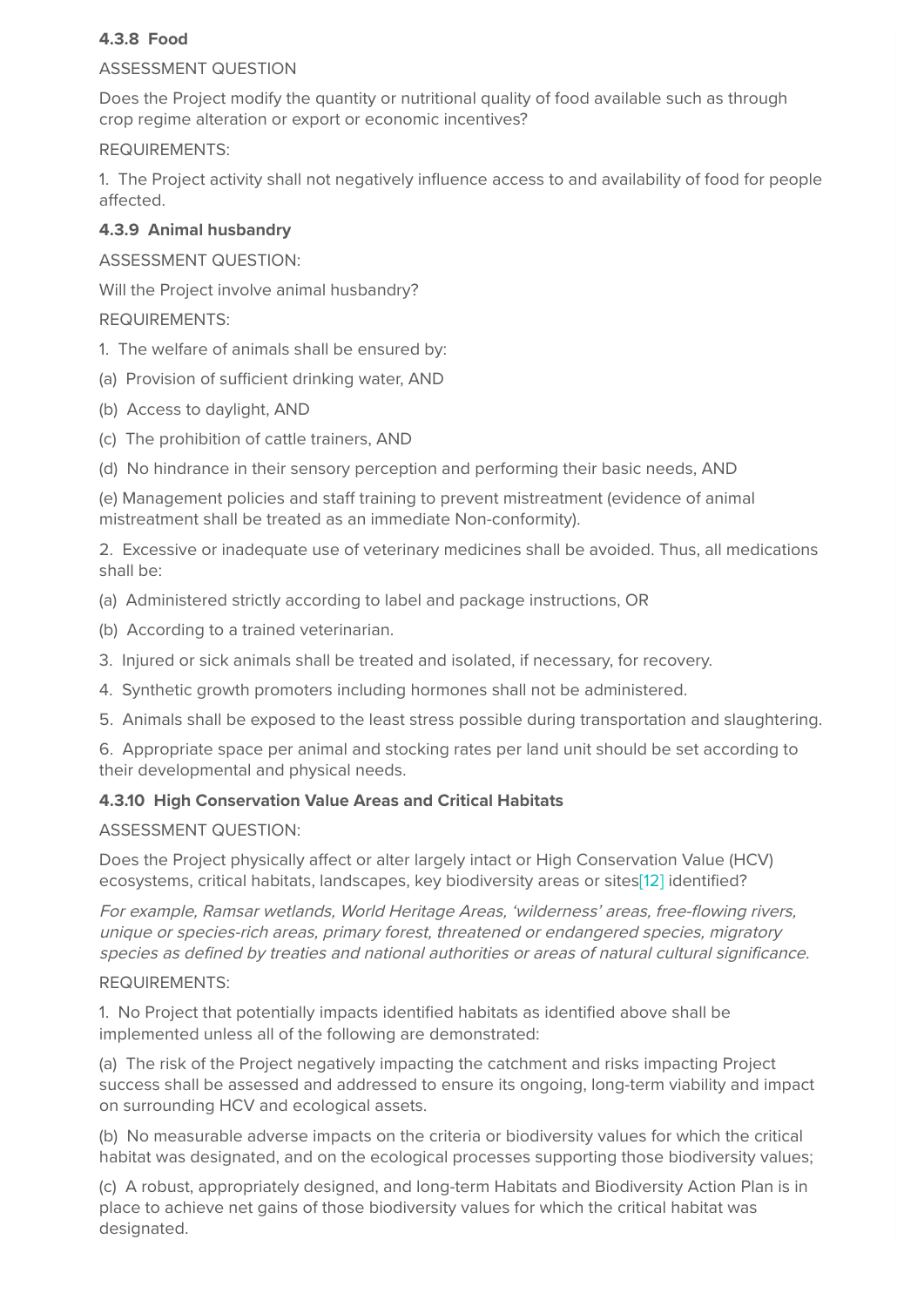2. Within the Project the area that is managed by the Project Developer and the area of impact downstream, the following shall be identified and protected/enhanced. In the case of downstream impacts, the Project shall ensure mitigation is in place within the Project Boundary such that the Project shall not adversely affect these areas:

(a) Existing patches of native tree species, AND

(b) Single solitary stems of native tree species, AND

(c) All freshwater resources including rivers, lakes, swamps, ephemeral water bodies and wells

(d) Habitats of rare, threatened and endangered species, AND

(e) Areas relevant for habitat connectivity shall be identified and managed to protect or enhance biological diversity.

3. If the Project is located in such habitats; the Project Developer shall:

(a) Minimise unwarranted conversion or degradation of the habitat.

(b) Identify opportunities to enhance the habitat as part of the Project. For Projects applying the Land-use & Forest Activity Requirements Projects, a minimum 10% of the Project area shall be identified and managed to protect or enhance the biological diversity of native ecosystems. For this, the HCV approach should be followed [\(www.HCVnetwork.org\)](http://www.hcvnetwork.org/). This area has to be located within the Project region and managed by the Project Developer. The area may also include the areas of requirement (for example, buffer zones for water bodies in the case of Land-use & Forests).

4. The opinions and recommendations of an Expert Stakeholder shall be sought and demonstrated as being included in the Project design.

#### ADDITIONAL INFORMATION:

Sources: Mapping tools such as [LEFT,](https://www.left.ox.ac.uk/) [IUCN Red List,](http://www.iucnredlist.org/) [IBAT](https://www.ibat-alliance.org/ibat-conservation/login) or other appropriate nationally recognised tools may be used or visual inspection.

Method: Online tools, visual inspection, engineering or physical assessment. Use historical data and verbal or written surveys with local residents.

#### **4.3.11 Endangered Species**

ASSESSMENT QUESTION:

1. Are there any endangered species identified as potentially being present within the Project boundary (including those that may route through the area)?

2. Does the Project potentially impact other areas where endangered species may be present through transboundary affects?

If either question is answered 'yes,' the Requirements apply.

#### REQUIREMENTS:

1. Under no circumstances shall the Project lead to the reduction or negative impact of any recognised Endangere[d\[13\],](https://globalgoals.goldstandard.org/101-4-gold-standard-for-the-global-goals-safeguarding-principles-requirements/#_ftn13) Vulnerable or Critically Endangered species.

2. Habitats of endangered species shall be specifically identified and managed to protect or enhance them.

3. The opinions and recommendations of an Expert Stakeholder shall be sought and demonstrated as being considered and incorporated into the Project design.

### **Endnotes**

**[\[1](https://globalgoals.goldstandard.org/101-4-gold-standard-for-the-global-goals-safeguarding-principles-requirements/#_ftnref1)[\] Charter of the United Nations, Article 1, para 3. http://www.un.org/en/sections/un](http://www.un.org/en/sections/un-charter/chapter-i/index.html)charter/chapter-i/index.html**

**[\[2\]](https://globalgoals.goldstandard.org/101-4-gold-standard-for-the-global-goals-safeguarding-principles-requirements/#_ftnref2) <http://www.un.org/en/universal-declaration-human-rights/>** 

**[\[3\]](https://globalgoals.goldstandard.org/101-4-gold-standard-for-the-global-goals-safeguarding-principles-requirements/#_ftnref3) http://www.unwomen.org/en/news/in-focus/women-and-the-sdgs/sdg-5-genderequality#sthash.diWac8gn.dpuf**